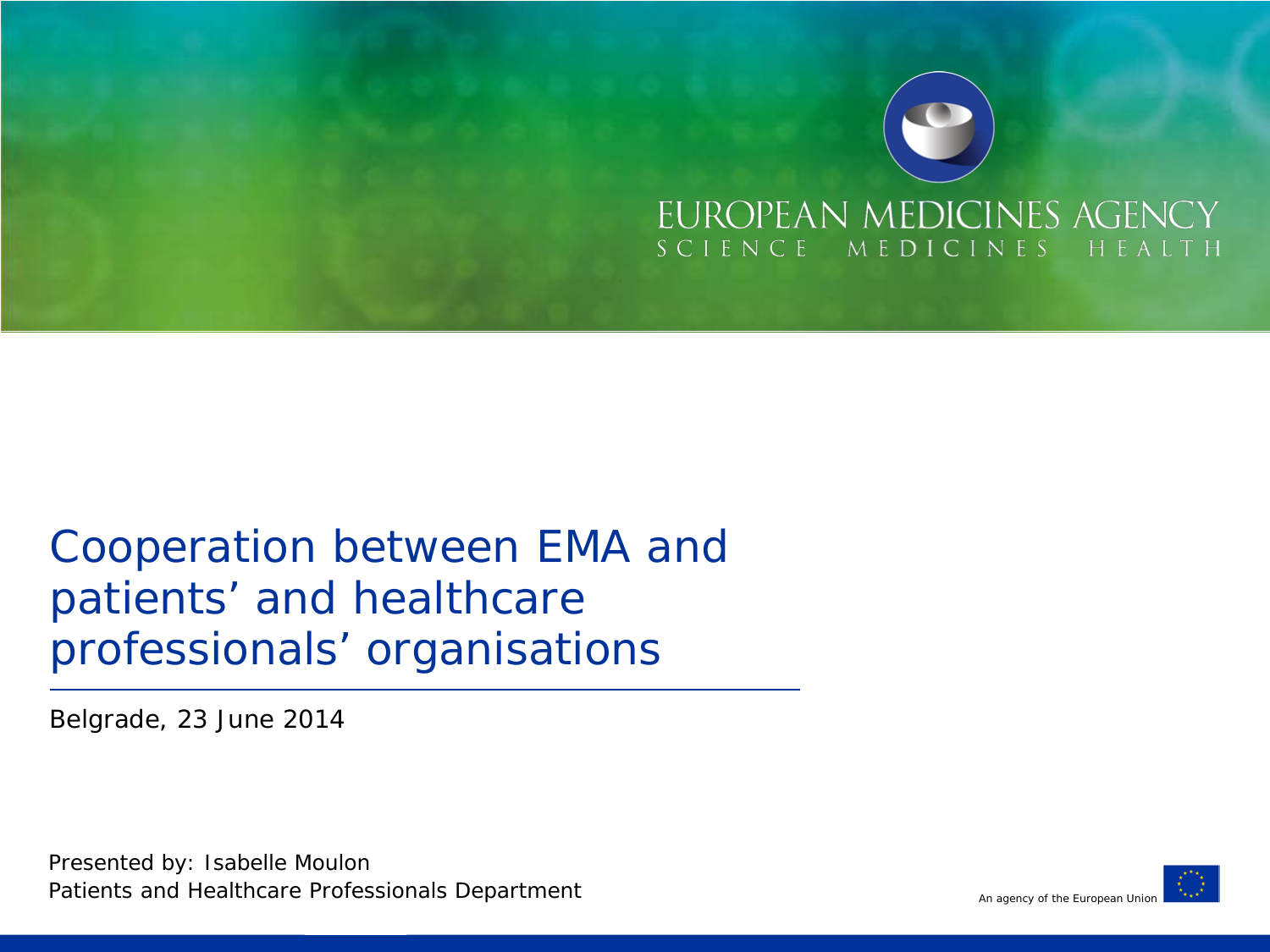#### EMA collaboration with patients and healthcare professionals

1996: . Building the foundation of the interaction between EMA and patients

 $\rightarrow$  Management Board warned of the danger of neglecting partnership with stakeholders, public, health professions and pharmaceutical industry.

"The Board will therefore keep a careful watch on these partnership and take them fully into account in shaping policies".

+

- $\rightarrow$  EMA started dialogue with HIV patients on the value of surrogate markers in the approval of anti HIV drugs leading to the early approval of protease inhibitors.
- 2014: . Real life experience of patients is new routinely embedded in regulatory output
	- . Clinical practice is becoming an important element of the regulatory process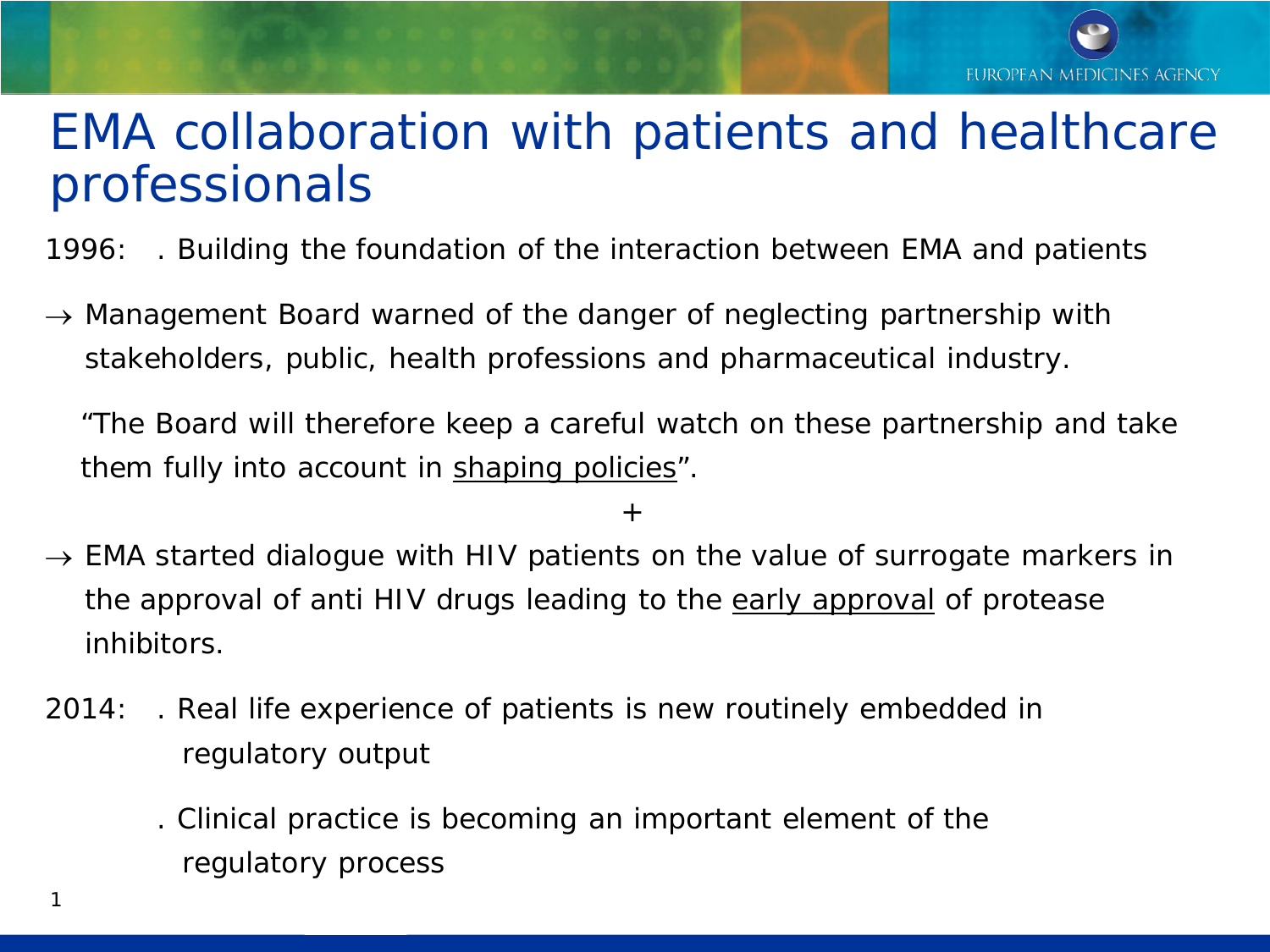

## Interaction with patients/consumers' and healthcare professionals organisations

A unique model of interaction:

- ‒ Frameworks of interaction and
- ‒ Eligibility criteria

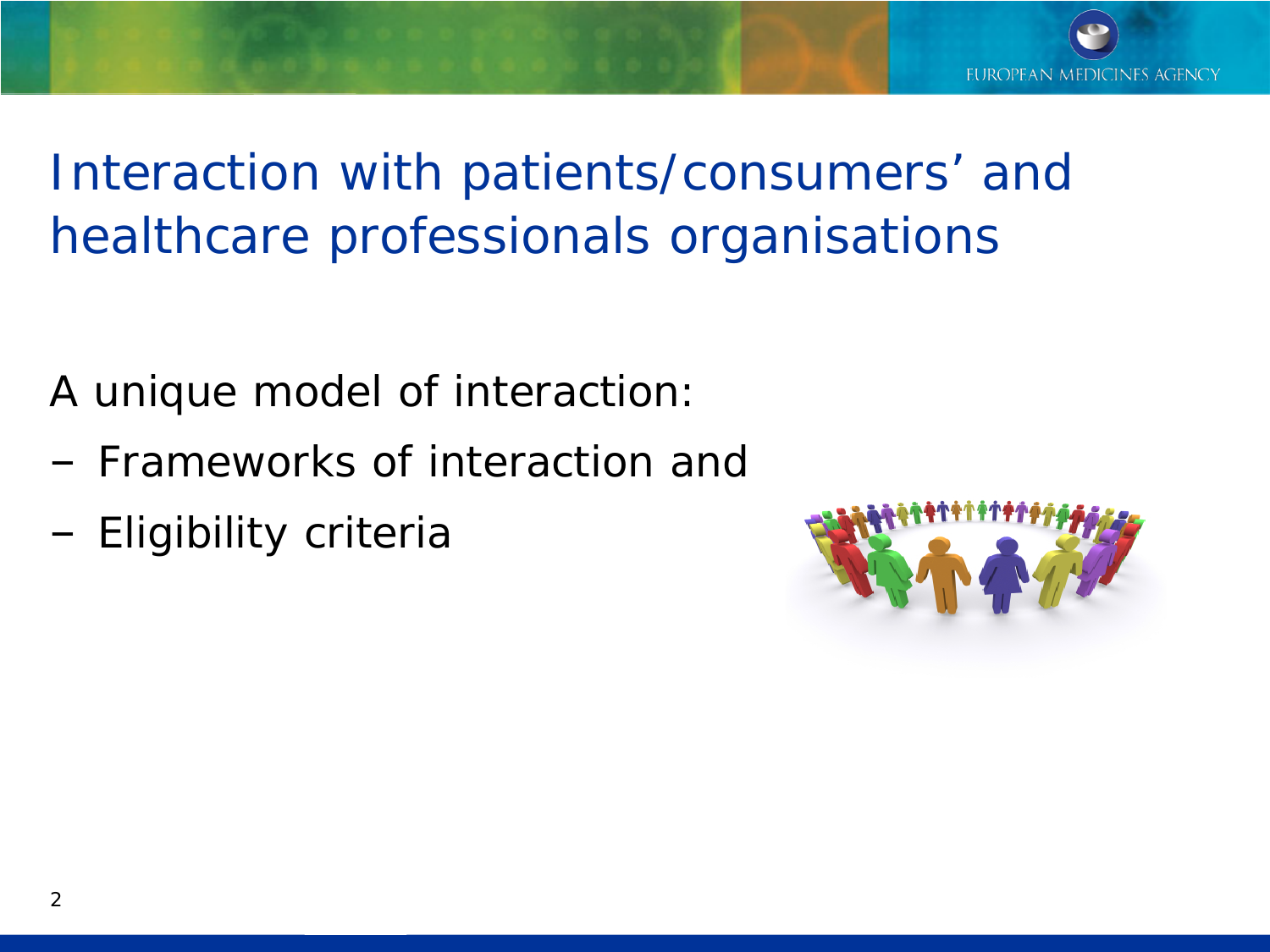### The frameworks rely on three critical elements

- A network of patients' consumers' and healthcare professionals' organisations;
- Interaction with the EU Regulatory Network in the field of communication (with particular emphasis on safety communication);
- Fora of exchange with the organisations established within the Agency: The EMA Patients' and Consumers' organisations Working Party (PCWP).
- The EMA Healthcare professionals' organisations Working Party (HCPWP)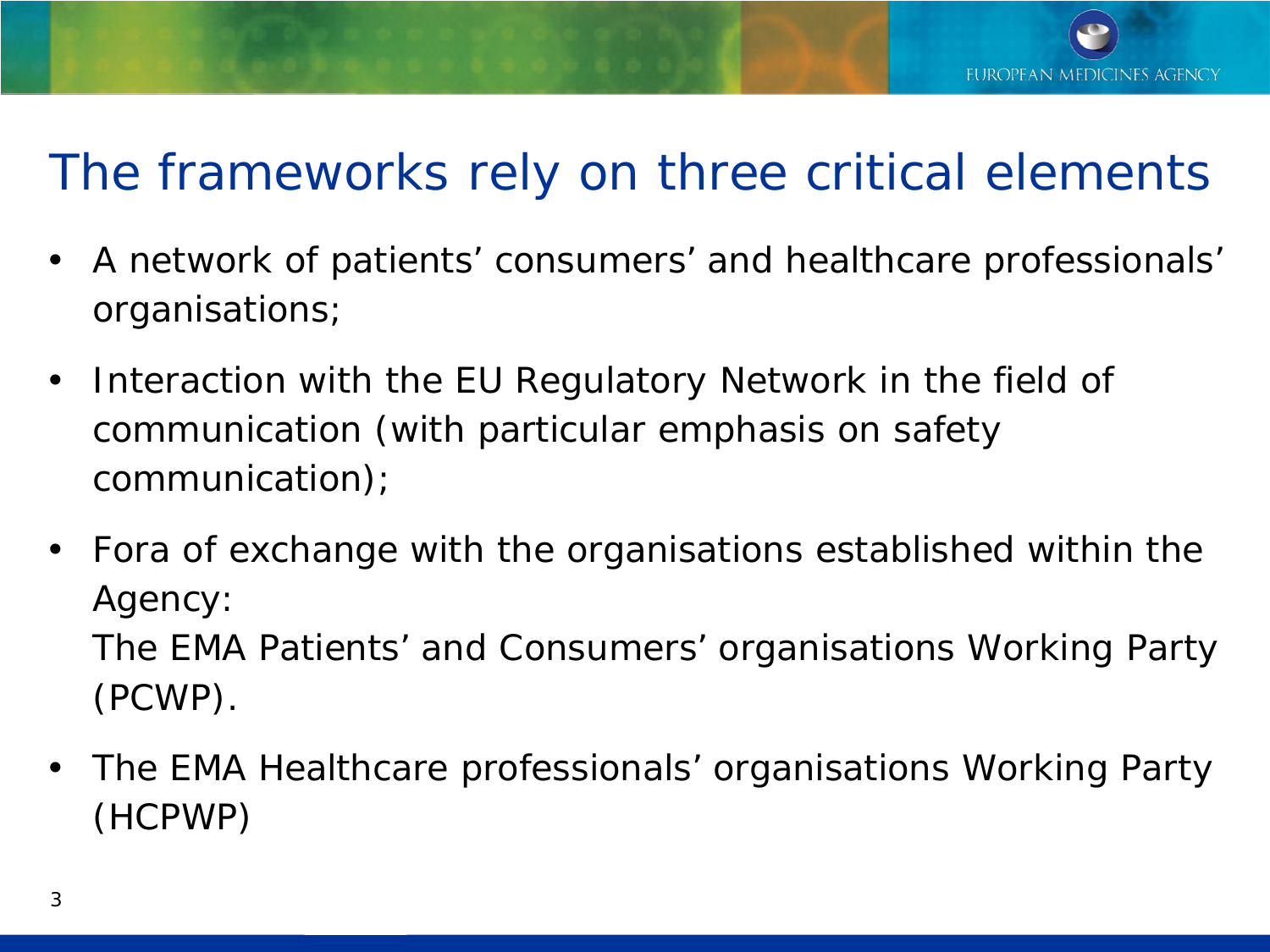

# Criteria to be fulfilled by organisations involved in EMA activities (eligibility criteria)

- **Legitimacy** (statutes registered in one of the Member States of the EU/EEA);
- **Mission/objectives** (clearly defined and should agree to have them published on the EMA website)
- **Activities** (specific interest in medicinal products, which should be documented, as part of its activities);
- **Representation** (representative throughout the EU/EEA);
- **Structure** (governing bodies which are elected by their members, who shall be patients or healthcare professionals respectively);
- **Accountability and Consultation Modalities** (statements and opinions of the organisation should reflect the views and opinions of its members and adequate consultation procedures with those members should be in place);
- **Transparency** (disclosure to EMA of all sources of funding; relationships with corporate sponsorship should be clear and transparent).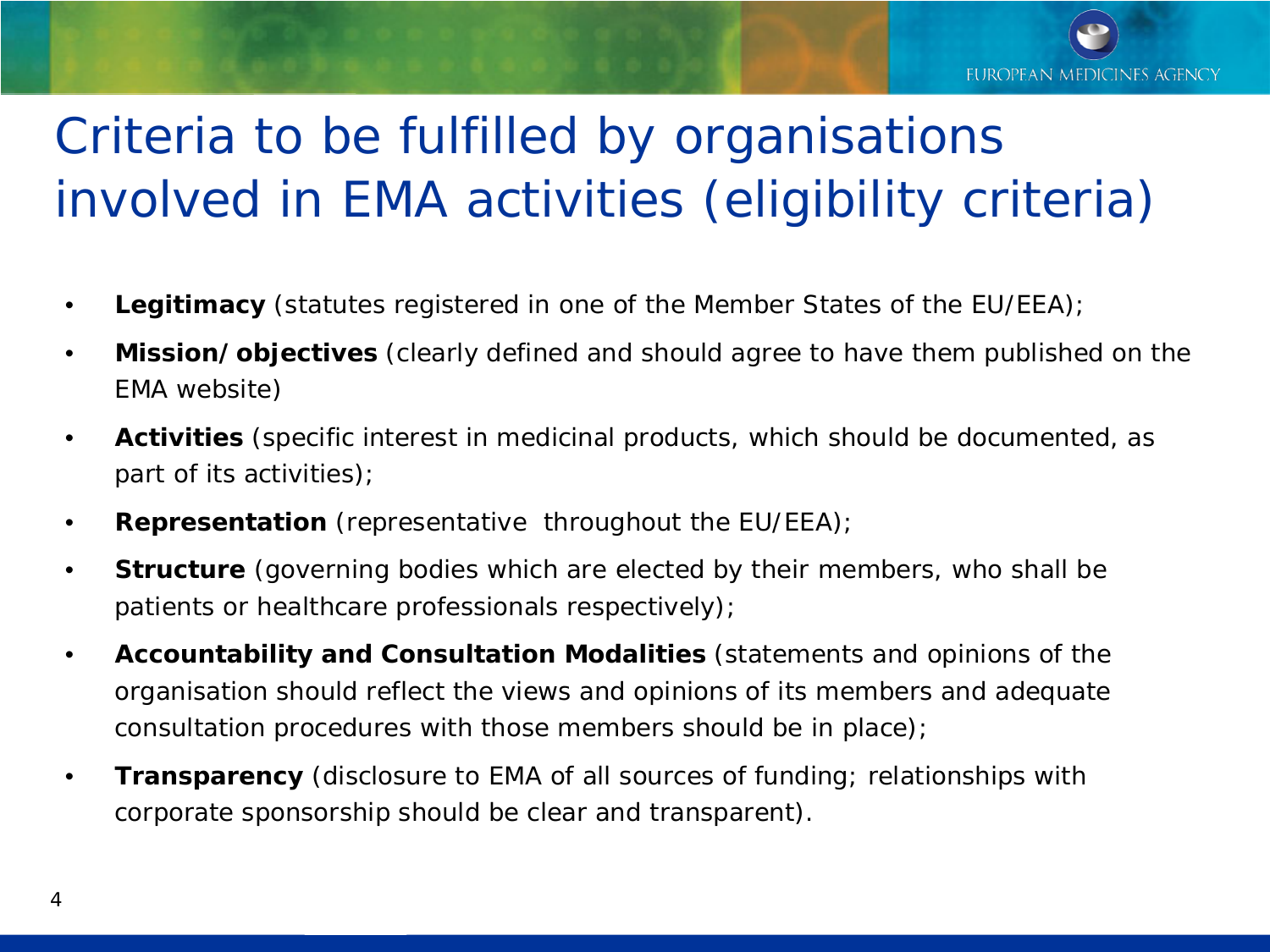EUROPEAN MEDICINES AGENCY

# Network of patients and consumers 37 eligible organisations

| 额FGAN<br>Patients Network for Medical Research and Health |                                                                    | <b>EURORDIS</b><br>Rare Diseases Europe | we care.                                       | $\star$ ENFA $\star$                                 |                             | EUROPEAN<br>CANCER<br>PATIENT                         | e<br>Working for a life free of pain                          |
|-----------------------------------------------------------|--------------------------------------------------------------------|-----------------------------------------|------------------------------------------------|------------------------------------------------------|-----------------------------|-------------------------------------------------------|---------------------------------------------------------------|
|                                                           |                                                                    | Pain Alliance<br><b>Europe</b>          | <b>hte share</b><br><b>ELPA</b>                | European Network of<br>Fibromyalgia Associations     |                             | COALITION                                             | <b>Fabry International</b>                                    |
| <b>UROPEAN HEADACHE ALLIANCE</b>                          |                                                                    |                                         | European Liver<br>Patients Association         |                                                      |                             | <b>AGE</b><br><b>Platform Europe</b>                  | Network                                                       |
| europeanpatients'forum                                    | EFCNI european foundation for<br>MPC PATIENTS                      |                                         | $\bullet$ Alzheimer                            | International Alliance of<br>Patients' Organizations | A global voice for patients | 电<br>Insulin<br>Dependent<br><b>Diabetes</b><br>Trust | <b>EIWH</b>                                                   |
| $\sim$                                                    | EGA<br>European Gaucher Alliance<br>Driven by passion for patients |                                         | International<br><b>Diabetes</b><br>Federation | <b>EUROPA</b><br><b>UOM</b>                          | Full Member                 | UROPEAN PARKINSON'S DISEASE ASSOCIATION               |                                                               |
| ems<br>european multiple sclerosis platform aisbl         |                                                                    |                                         | <b>NE</b>                                      |                                                      |                             | hai<br>EUROPE                                         | IА<br><b>European Federation of Neurological Associations</b> |
| 5                                                         |                                                                    |                                         |                                                | <b>EATG</b><br><b>EUROPEAN AIDS TREATMENT GROUP</b>  |                             |                                                       | The European Consumers' Organisation                          |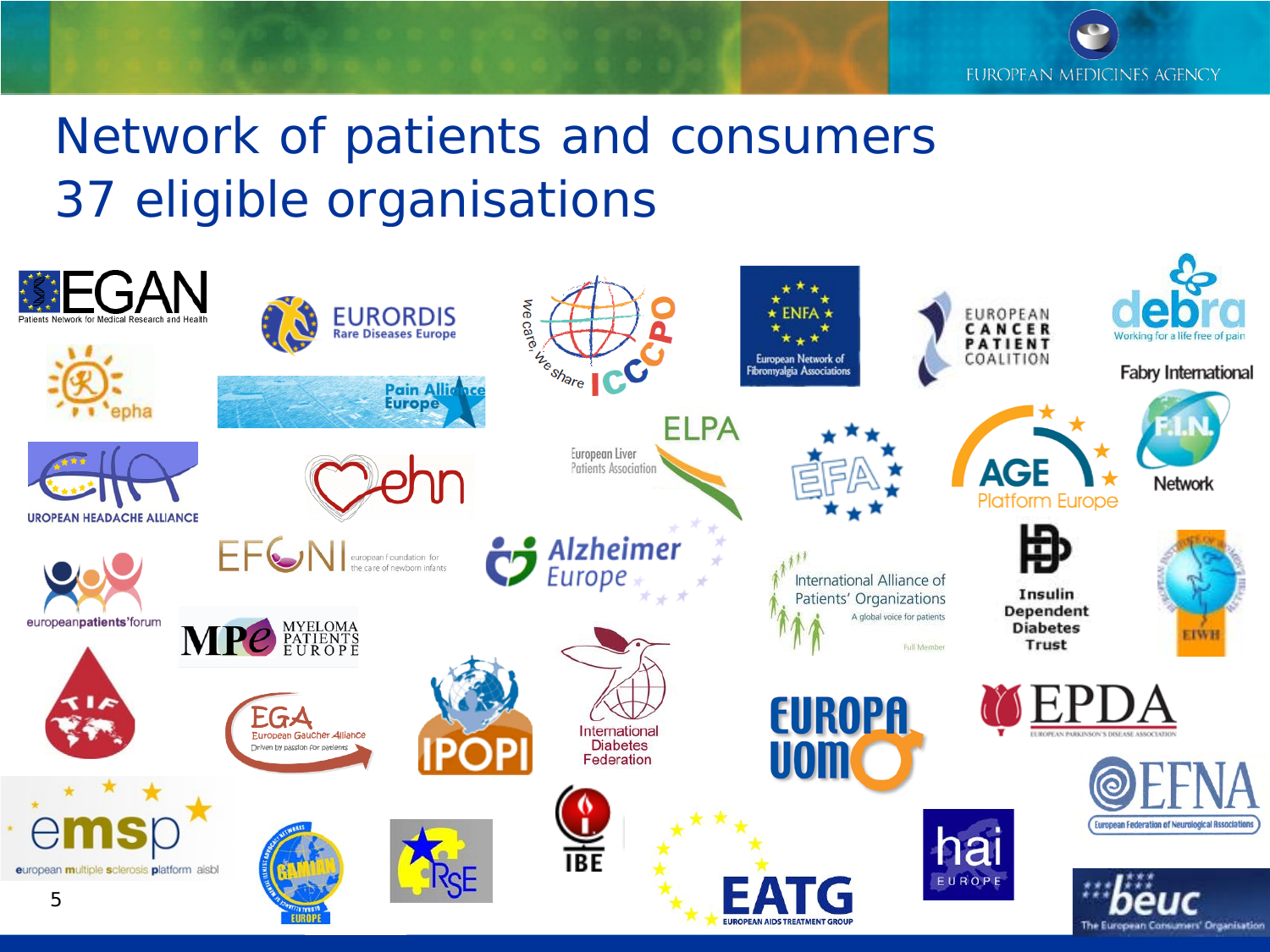

# Network of European healthcare professional organisations('eligible HCPOs')

• 28 eligible organisations by end of April 2014



The European Working Group on Gaucher Disease





#### Working with healthcare professionals

**EWGGD**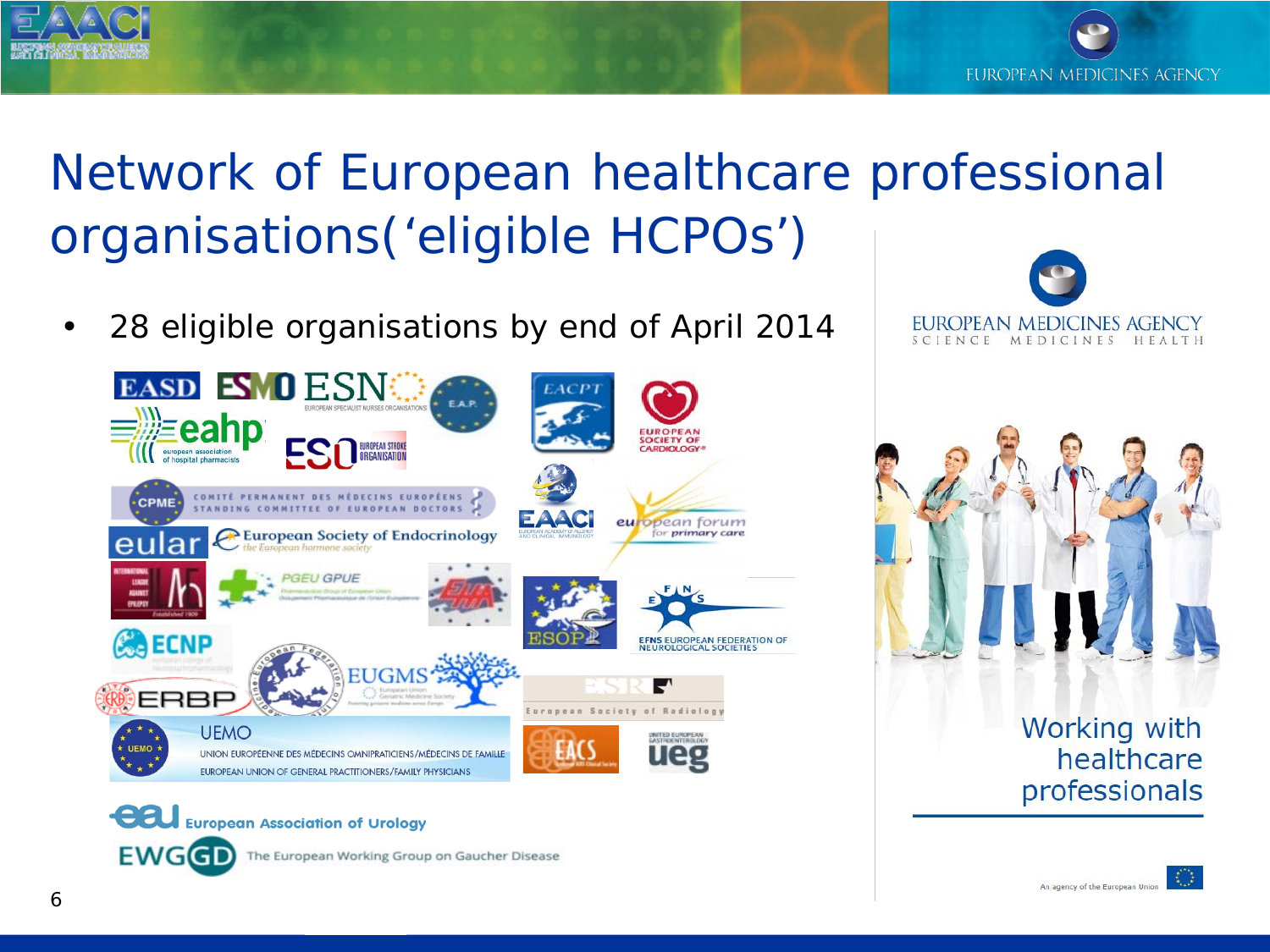# Patients and healthcare professionals in EMA governance

Patients and healthcare professionals are members of the Management Board:

- 2 patients' representatives
- 2 healthcare professionals' representatives:
	- 1 for the human medicines
	- 1 for the veterinary medicines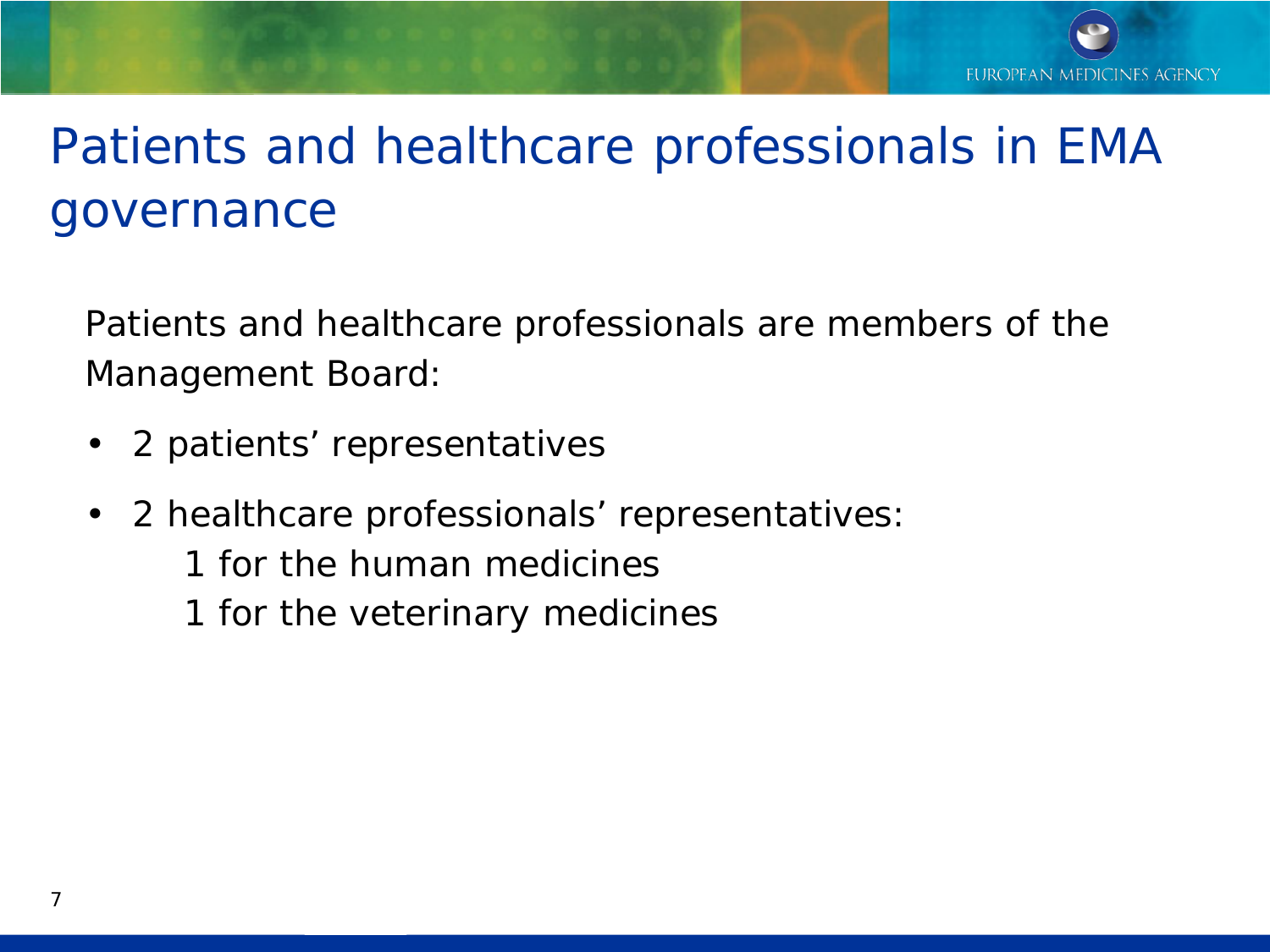## Involvement as Members of scientific committees 1/2

#### Patients and healthcare professionals as Members of scientific committees:

- ‒ Committee for Orphan Medicinal Product (COMP) (patients only)
- ‒ Paediatric Committee (PDCO)
- ‒ Committee for Advanced Therapies (CAT)
- ‒ Pharmacovigilance and Risk Assessment (PRAC)

The Committee for Medicinal Products for Human Use (CHMP) has no member representing patients.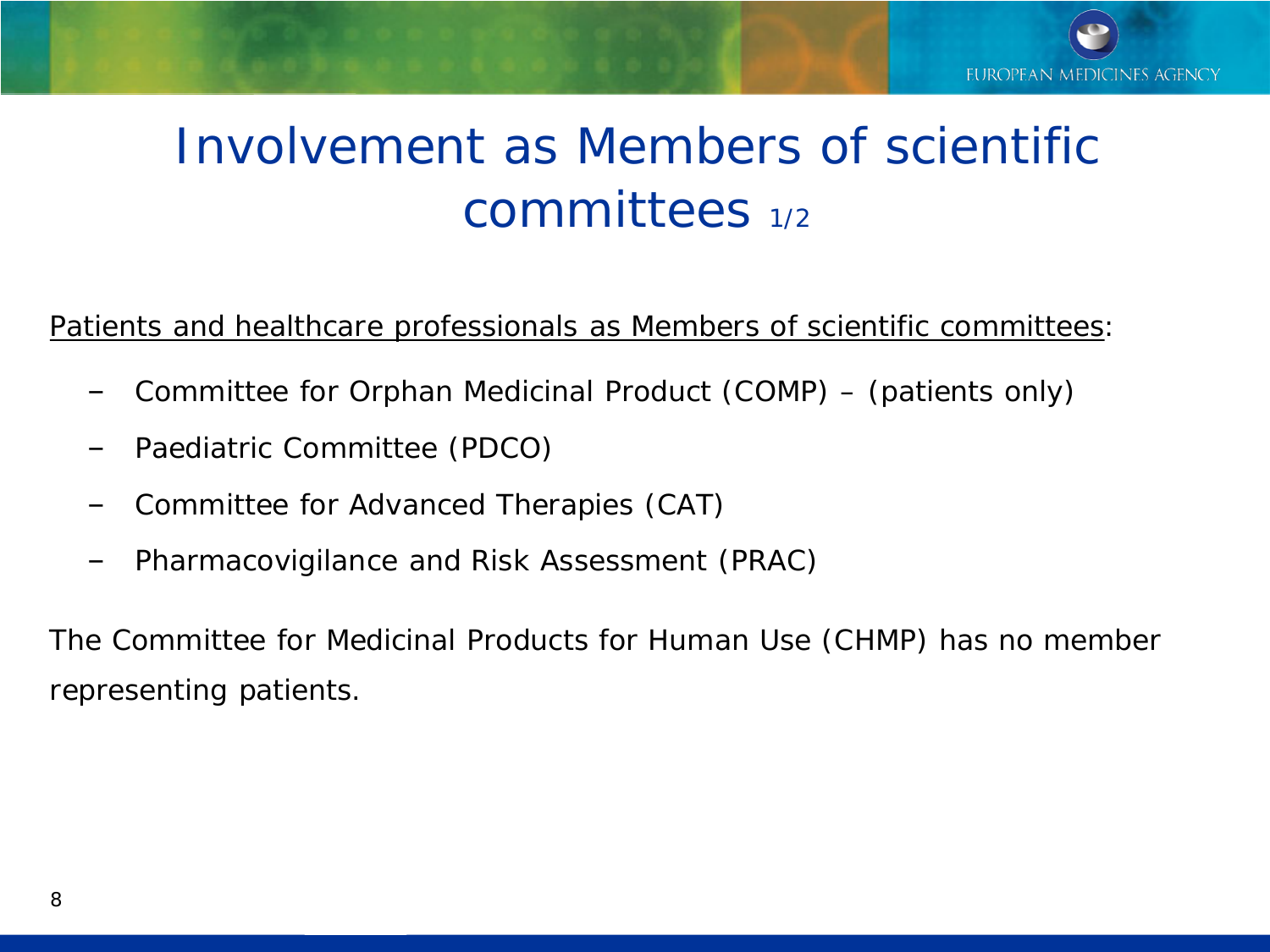

#### Involvement in other EMA activities

Patients and healthcare professionals as representatives of their organisation

- Members of **PCWP and HCPWP**
- Consultation on **guidelines**
- Consultation on **policies**
- Involvement in several on-going **EU-wide initiatives**, *e.g*.:
	- **EudraCT** (EU clinical trials register), **Eudravigilance** (adverse reaction data), **ENCEPP** (European Network of Centres for Pharmacoepidemiology and Pharmacovigilance), and **Enpr-EMA** (European Network of Paediatric Research)
- Participate in Agency **conferences** and **workshops**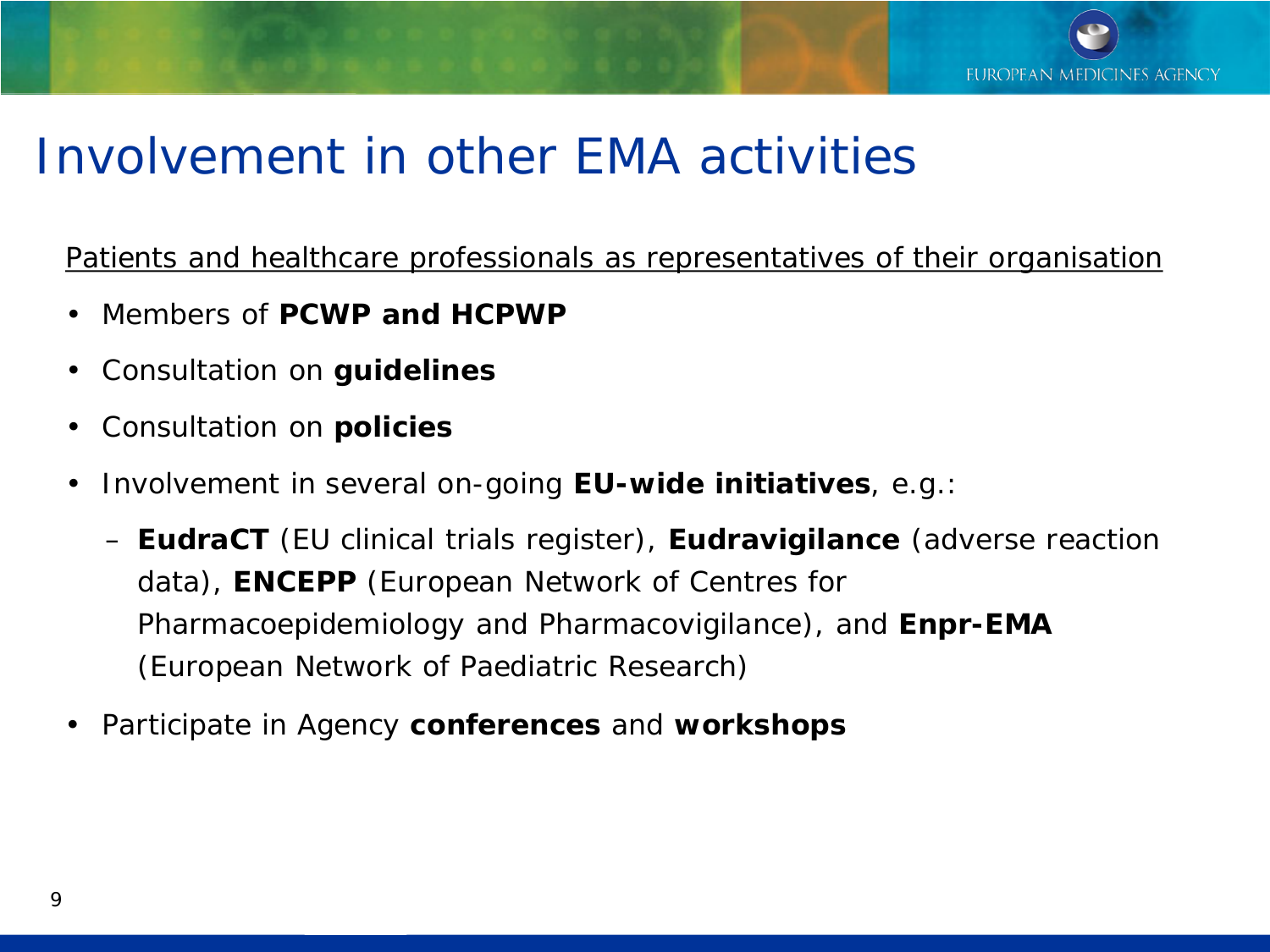### Involvement in product-related activities 2/2

Patients and healthcare professionals as experts:

- ‒ Participate in Scientific Advice/Protocol Assistance during product development
- ‒ Participate in Scientific Advisory Groups (SAG) meetings during the evaluation phase
- ‒ Review communication material and information on medicines, particularly safety communication and other agency documents intended to the public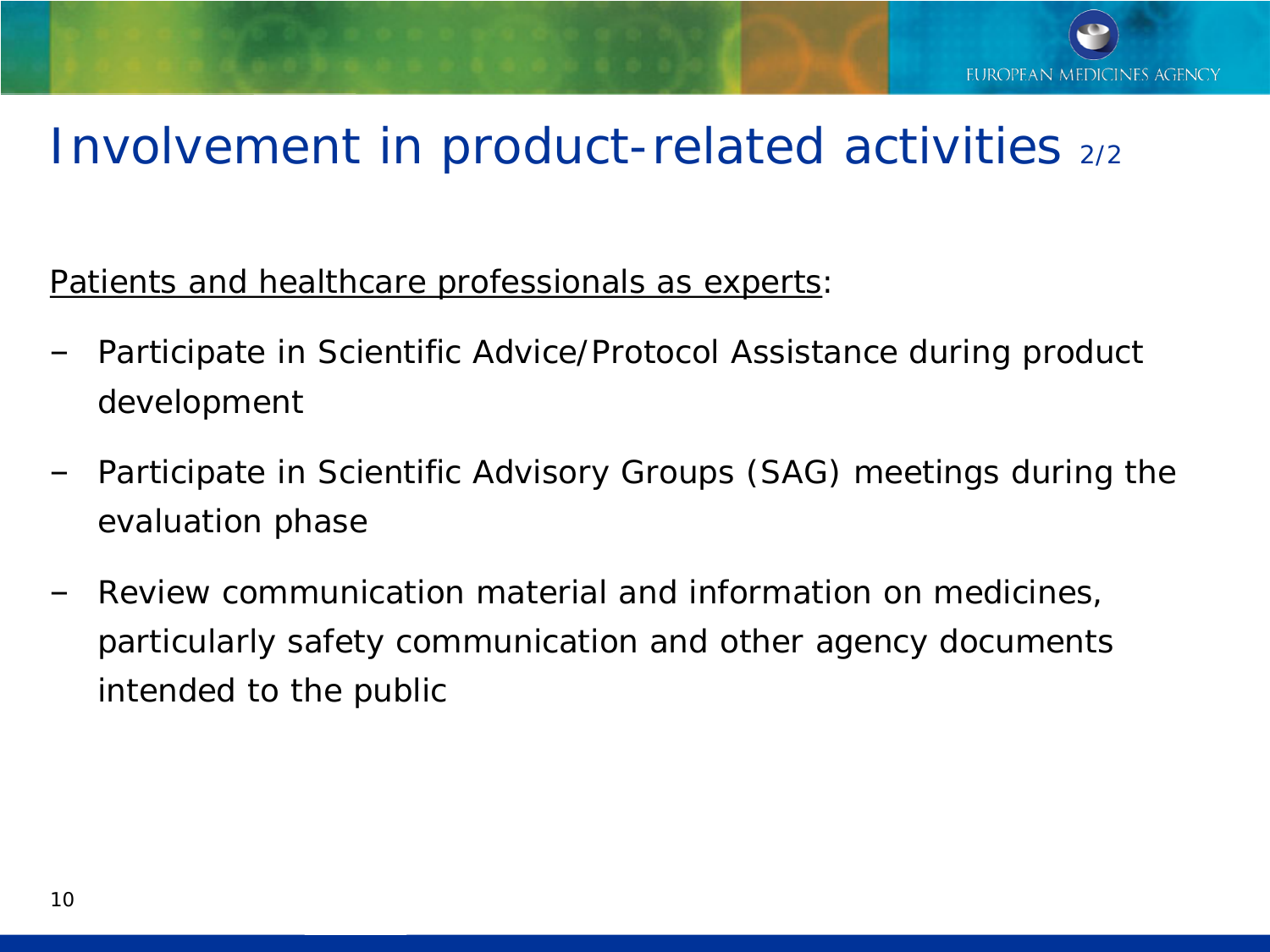

#### Pre-requisite to participation

- ‒ Process and structure in place
	- $\rightarrow$  Declaration of interest confidentiality undertaking
	- $\rightarrow$  Personalised support
	- $\rightarrow$  Role of patients' organisations
- ‒ Identify situations where they bring added value (e.g. benefit-risk evaluation)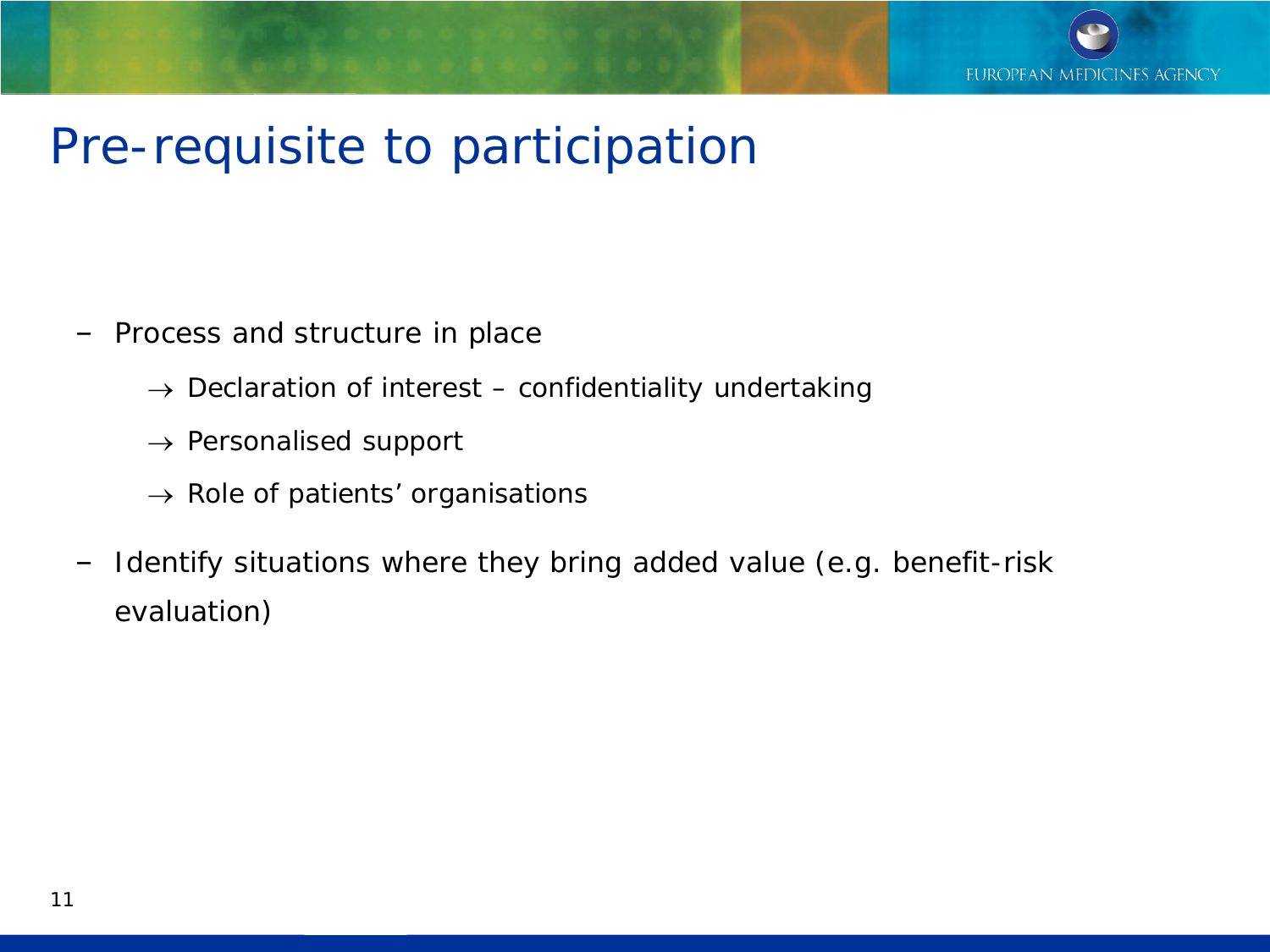## **Challenges**

- Identify when regulators should get views from individual versus patient community
- ‒ Develop means to identify and manage differences of view between patients and between patients and other stakeholders
- ‒ Ensure that patients' and healthcare professionals' views come from independent sources
- ‒ Look at training/support to maximise input
- Research how to collect and use the wealth of information available from patients and physicians in post-marketing phase
- ‒ Identify and address all legal, regulatory, financial issues that could give rise to procedural barriers to patients' and healthcare professionals' involvement